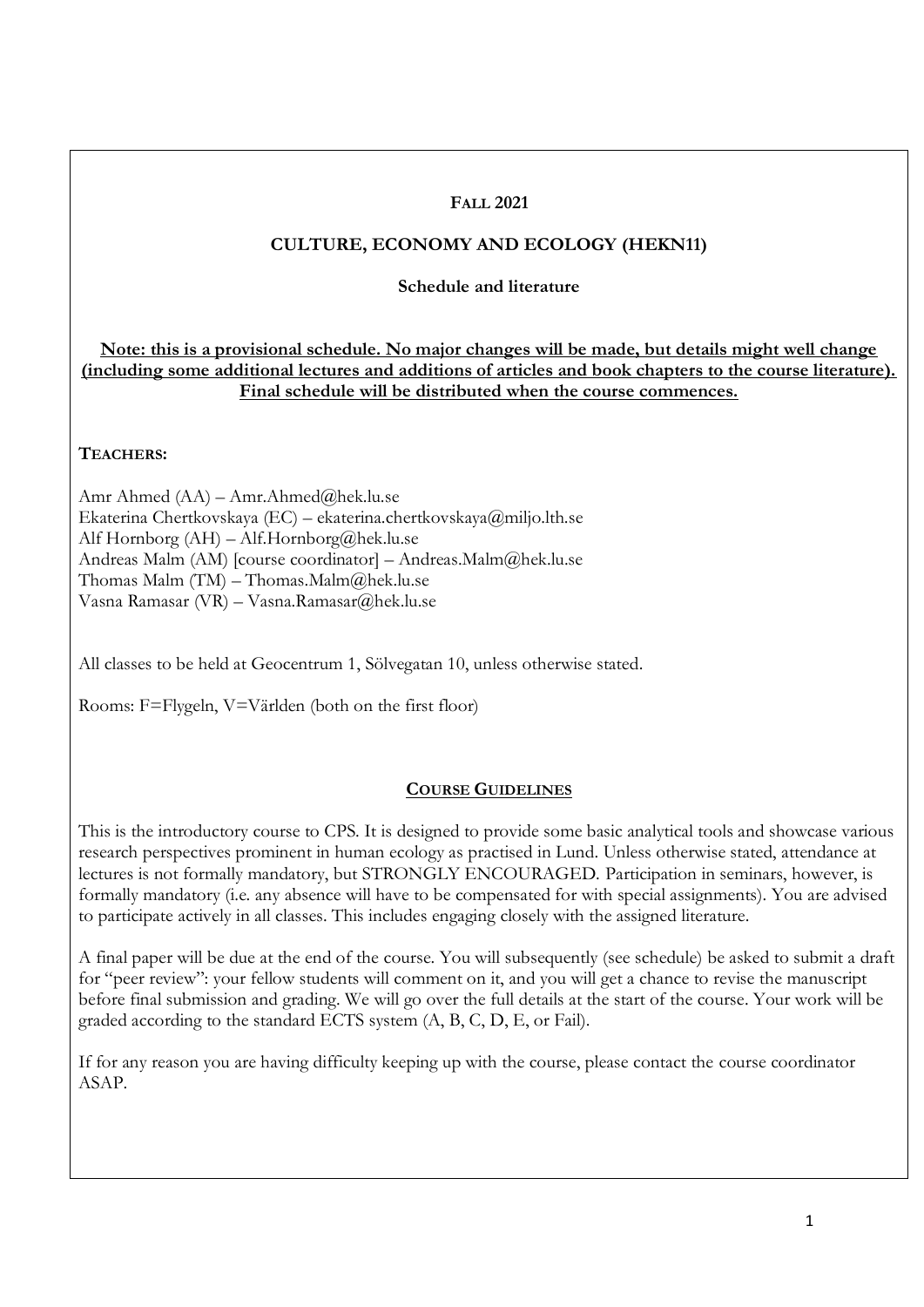# **COURSE SCHEDULE**

| Day  | Time |           |                                                                                                                             | Literature                                                                                        | Teacher                 | Room           |
|------|------|-----------|-----------------------------------------------------------------------------------------------------------------------------|---------------------------------------------------------------------------------------------------|-------------------------|----------------|
|      |      |           | <b>INTRODUCTION TO HUMAN</b><br><b>ECOLOGY</b>                                                                              |                                                                                                   |                         |                |
| 30/8 | Mon  | $14-16$   | Introduction to CPS                                                                                                         |                                                                                                   | AM, VR<br>and<br>others | $\overline{V}$ |
| 1/9  | Wed  | $15 - 17$ | Ecology: A History of Basic Ideas. Part I                                                                                   | Schneider & Kay<br>(1994)                                                                         | TM                      | V              |
| 2/9  | Thu  | $13 - 15$ | Ecologies of Capitalism: The Curse of<br>Growth and the Metabolic Rift                                                      | Foster (1999);<br>Luxemburg (2003);<br>Malm (2016a), pp.<br>279-288; Stoll (2014)                 | AM                      | $\mathbf{F}$   |
| 6/9  | Mon  | $15 - 17$ | Bringing the Political to Ecology and<br>Ecology to the Political                                                           | Bullard et al. (2008);<br>Peluso (2016); Perez<br>et al. (2015);<br>Swyngedouw &<br>Heynen (2003) | <b>VR</b>               | $\overline{V}$ |
| 7/9  | Tue  | $15 - 17$ | Ecology: A History of Basic Ideas. Part II                                                                                  | Schneider & Kay<br>(1994)                                                                         | TM                      | V              |
| 9/9  | Thu  | $13 - 15$ | Physics for Human Ecologists                                                                                                | Schneider & Kay<br>(1994)                                                                         | TM                      | V              |
| 13/9 | Mon  | $15 - 17$ | Keywords: Culture                                                                                                           | <b>TBA</b>                                                                                        | <b>VR</b>               | $\overline{V}$ |
| 15/9 | Wen  | $15 - 17$ | Keywords: Power                                                                                                             | <b>TBA</b>                                                                                        | <b>VR</b>               | V              |
| 17/9 | Fri  | $13 - 15$ | Keywords: Sustainability                                                                                                    | <b>TBA</b>                                                                                        | <b>VR</b>               | V              |
| 14/9 | Fri  | $13 - 15$ | Keywords: Culture                                                                                                           | <b>TBA</b>                                                                                        | <b>VR</b>               | $\mathbf{F}$   |
|      |      |           | <b>GLOBAL ENVIRONMENTAL</b><br><b>HISTORY</b>                                                                               |                                                                                                   |                         |                |
| 20/9 | Mon  | 15-18     | The Origins of Fossil Capital. Plus: A Bit<br>on the Current State of the Climate<br>Emergency. Plus: Info on Paper-Writing | Malm (2016a); more<br><b>TBA</b>                                                                  | AM                      | V              |
| 22/9 | Wed  | $13 - 15$ | Towards a Truly Global Environmental<br>History. Part I                                                                     | Homborg (2016/17);<br>more TBA                                                                    | AH                      | V              |
| 23/9 | Thu  | $11 - 13$ | Towards a Truly Global Environmental<br>History. Part II                                                                    | Hornborg (2016/17);<br>more TBA                                                                   | AH                      | V              |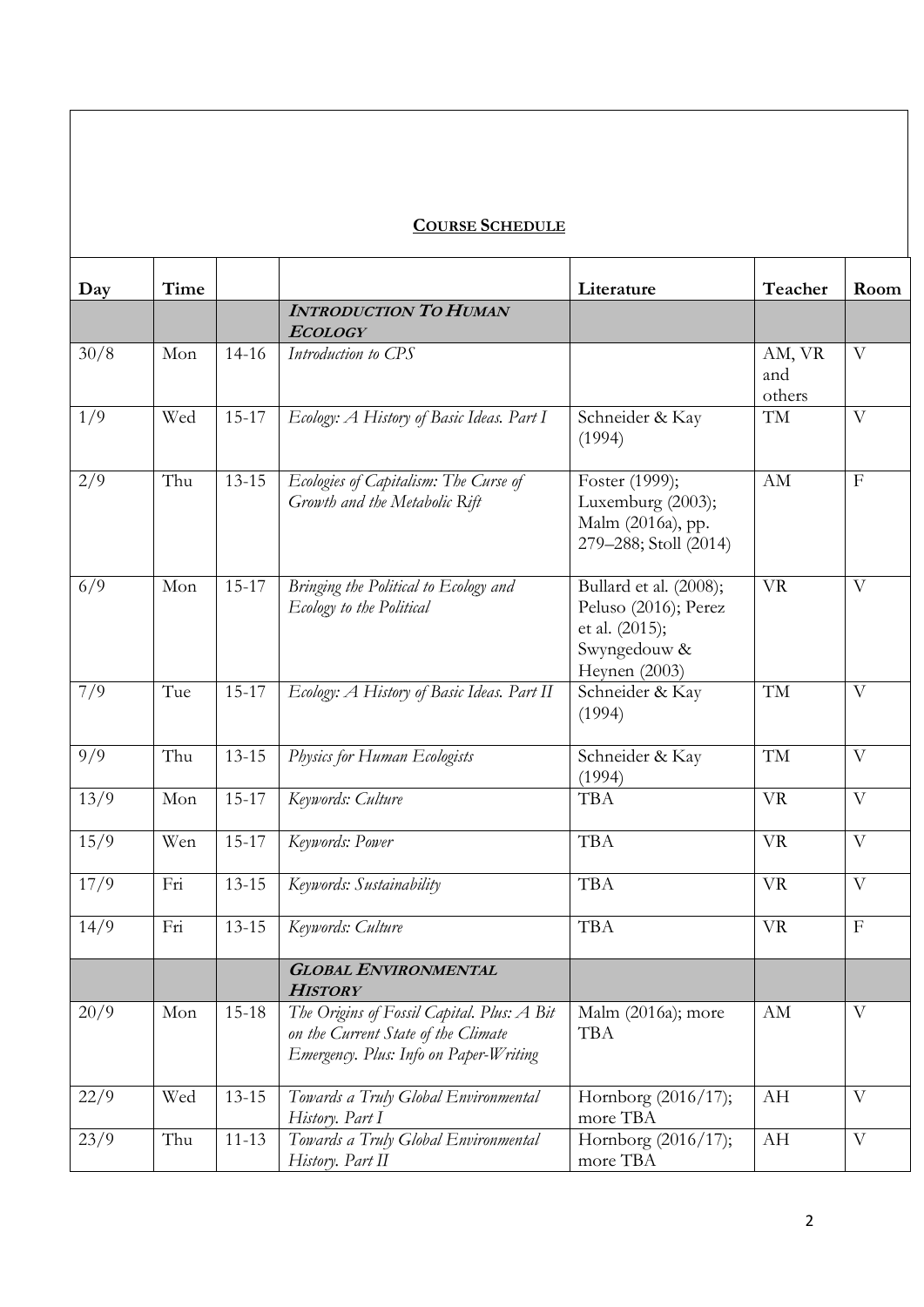| 27/9  | Mon | $14 - 16$ | Towards a Global History of Fossil     | Malm (2016b); more      | AM        | $\overline{\mathrm{V}}$   |
|-------|-----|-----------|----------------------------------------|-------------------------|-----------|---------------------------|
|       |     |           | Capital.                               | <b>TBA</b>              |           |                           |
|       |     |           |                                        |                         |           |                           |
| 29/9  | Wed | $14-16$   | Proto-Industrialization on the Nile:   | <b>TBA</b>              | AA        | Zoom                      |
|       |     |           | Chaining People, Animals and Nature to |                         |           |                           |
|       |     |           | Steam Machines in 19th Century Egypt   |                         |           |                           |
|       |     |           | <b>ECONOMIES AS CULTURAL</b>           |                         |           |                           |
|       |     |           | <b>SYSTEMS</b>                         |                         |           |                           |
| 4/10  | Mon | $16-18$   | What is Environmental Anthropology?    | Dove & Carpenter        | TM        | V                         |
|       |     |           |                                        | (2008)                  |           |                           |
| 6/10  | Wed | $13 - 15$ | Economies as Cultural Systems. Part I  | Graeber (2011); more    | AH        | $\mathbf{V}$              |
|       |     |           |                                        | TBA                     |           |                           |
| 7/10  | Thu | $15 - 17$ | Economies as Cultural Systems. Part I  | Graeber (2011); more    | AH        | $\overline{V}$            |
|       |     |           |                                        | <b>TBA</b>              |           |                           |
| 8/10  | Fri | $15 - 17$ | What is Economic Anthropology?         | Wilk & Cliggett (2007), | <b>TM</b> | $\rm V$                   |
|       |     |           |                                        | pp. 1-152               |           |                           |
|       |     |           | <b>SPECIAL WEEK ON DEGROWTH</b>        |                         |           |                           |
| 13/10 | Wed | $13 - 15$ | <b>TBA</b>                             | <b>TBA</b>              | EC        | $\boldsymbol{\mathrm{F}}$ |
| 14/10 | Thu | $13 - 15$ | <b>TBA</b>                             | <b>TBA</b>              | EC        | $\mathbf F$               |
| 14/10 | Thu | $15 - 17$ | Peer review seminar on final papers    |                         | AM        | $\overline{V}$            |
|       |     |           | (details tba).                         |                         |           |                           |
|       |     |           |                                        |                         |           |                           |
| 15/10 | Fri | $13 - 15$ | <b>TBA</b>                             | <b>TBA</b>              | EC        | $\rm V$                   |
|       |     |           |                                        |                         |           |                           |
| 29/10 | Fri | 23.59     | Submission of final paper to           |                         |           |                           |
|       |     |           | Andreas.Malm@hek.lu.se                 |                         |           |                           |

#### **COURSE LITERATURE**

#### **Books:**

Graeber, David (2011): *Debt: The first 5,000 Years*. Melville House.

Hornborg, Alf (2016/2017) *Global Magic: Technologies of Appropriation from Ancient Rome to Wall Street*. Palgrave Macmillan.

Malm, Andreas (2016a): *Fossil Capital: The Rise of Steam Power and the Roots of Global Warming*. Verso.

Marks, Robert (2015): *The Origins of the Modern World: A Global and Environmental Narrative from the Fifteenth to the Twenty-First Century*. Rowman & Littlefield.

Wilk, Richard R. & Lisa C. Cliggett (2007): *Economies and Cultures: Foundations of*